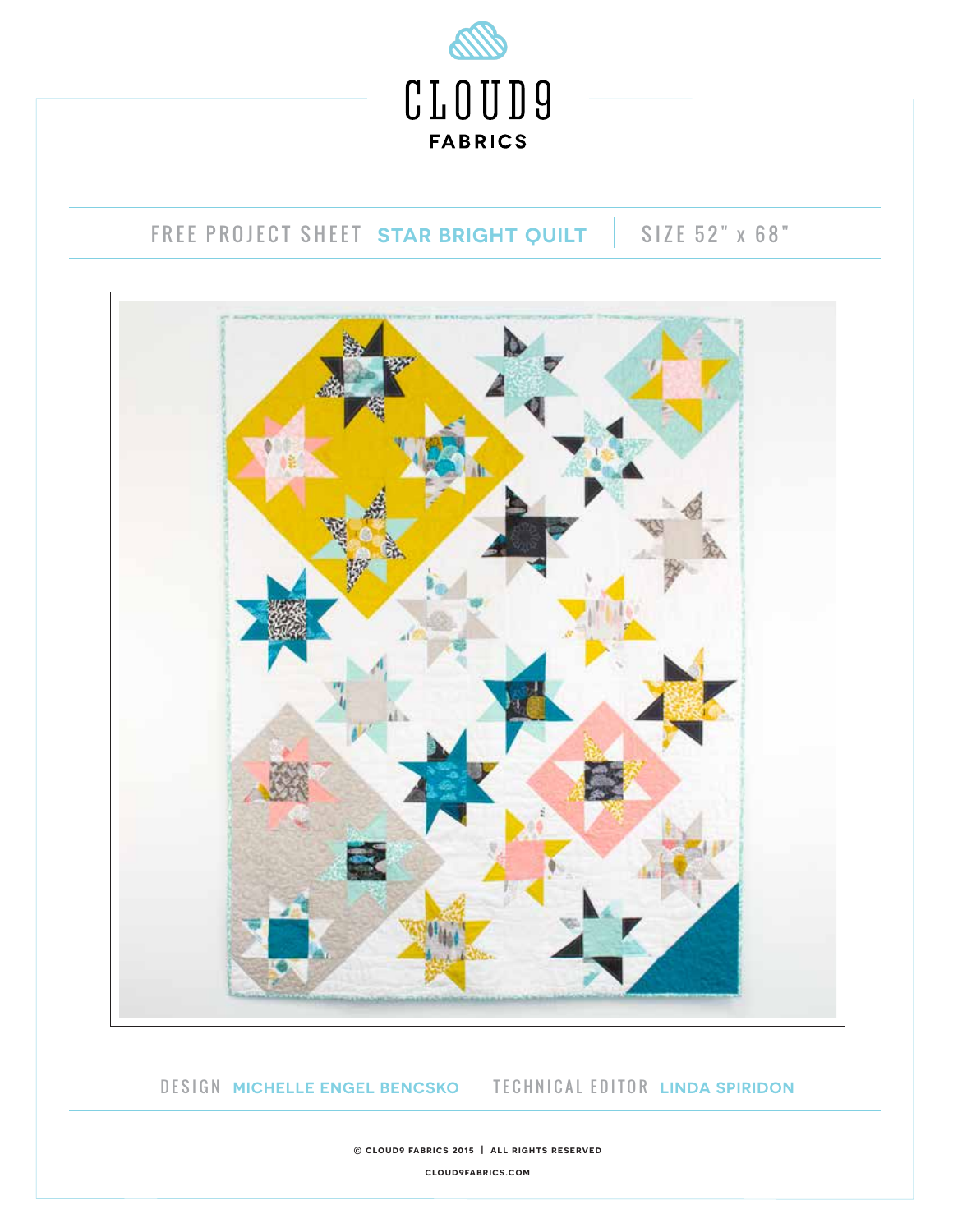# MATERIALS

# **STAR BRIGHT QUILT** FEATURING **FIRST LIGHT** BY **ELOISE RENOUF**

*Fat quarter of each:* Spring Woodland [Turquoise & Pink], Shoal [Navy], Forest [Citron & Turquoise], Glade [Navy], Leaf Line-Up [Turquoise & Pink], Branch [Navy, Citron & Turquoise], Passing Clouds [Blue & Gray], Nimbus [Navy & Teal], Flock [Pink & Gray], and Leaf Sampler

*From Cirrus Solids:* 

*1/3 yard each:* Ocean, Petal, Amazon *½ yard:* Rain *¾ yard each:* Sprout and Ash

*2½ yards* Limestone for Background *½ yard* Branch [Turquoise] for Binding *4¼ yards* Branch [Turquoise] for Backing

*Note: All possible care has been taken to assure the accuracy of this pattern. We are not responsible for printing errors or the manner in which individual work varies. Please read instructions carefully before starting the construction of this quilt. If desired, wash and iron your fabrics before starting to cut.*

## CUTTING DIRECTIONS

*Cutting dimensions include ¼" seam allowances.*

4½" squares *from each:*

1- Spring Woodland [Turquoise]

3- Spring Woodland [Pink], Shoal [Navy], Forest [Citron], Passing clouds [Blue], Passing Clouds [Gray], Nimbus [Navy, Teal], Flock [Pink, Gray], and Glade [Navy]

5- Leaf Line-Up [Turquoise & Pink], Branch [Navy, Citron, & Turquoise], Leaf Sampler, and Forest [Turquoise]

*from* Ocean: 9- 4½" squares

*from* Petal: 9- 4½" squares 2- 5" squares 1- 5¼" square

*from* Amazon: 10- 4½" squares 2- 5" squares

*from* Sprout: 29- 4½" squares 1- 5¼" square 6- 5" squares

*from* Rain: 15- 4½" squares 1- 5¼" square 2- 5" squares

*from* Ash: 26- 4½" squares 1- 5¼" square 4- 5" squares

*from* Limestone: 112- 4½" squares 3- 5¼" squares 16- 5" squares 5-  $4^{7}/8$ " squares

#### **MAKING THE STAR**

ASSEMBLY DIRECTIONS

*Refer to the* **QUILT DIAGRAM** *for star fabric placement. Group sets of 4½" squares needed for each star. Make 24 star sets. (The star background blocks are made from Citron, Rain, Ash, Petal or Limestone fabrics.) For one star you will need:*

*(4) 4½" background squares* 

*(4) 4½" squares, 2 each of 2 different fabrics for star points*

*(1) 4½" square for star center*

1. Cut star point fabrics in half once on the diagonal. *[fig 1]*

2. Lay (4) background fabrics in a row. *[fig 2]*

3. Select 4 triangle points of the same fabric cut from star point squares in step 1. Lay one RST (right sides together) on each of the background squares. Vary the angle, leaving at least ¼" extended over background squares. Lay all the triangles on the same side of background squares, do not alternate sides. *[fig 3]*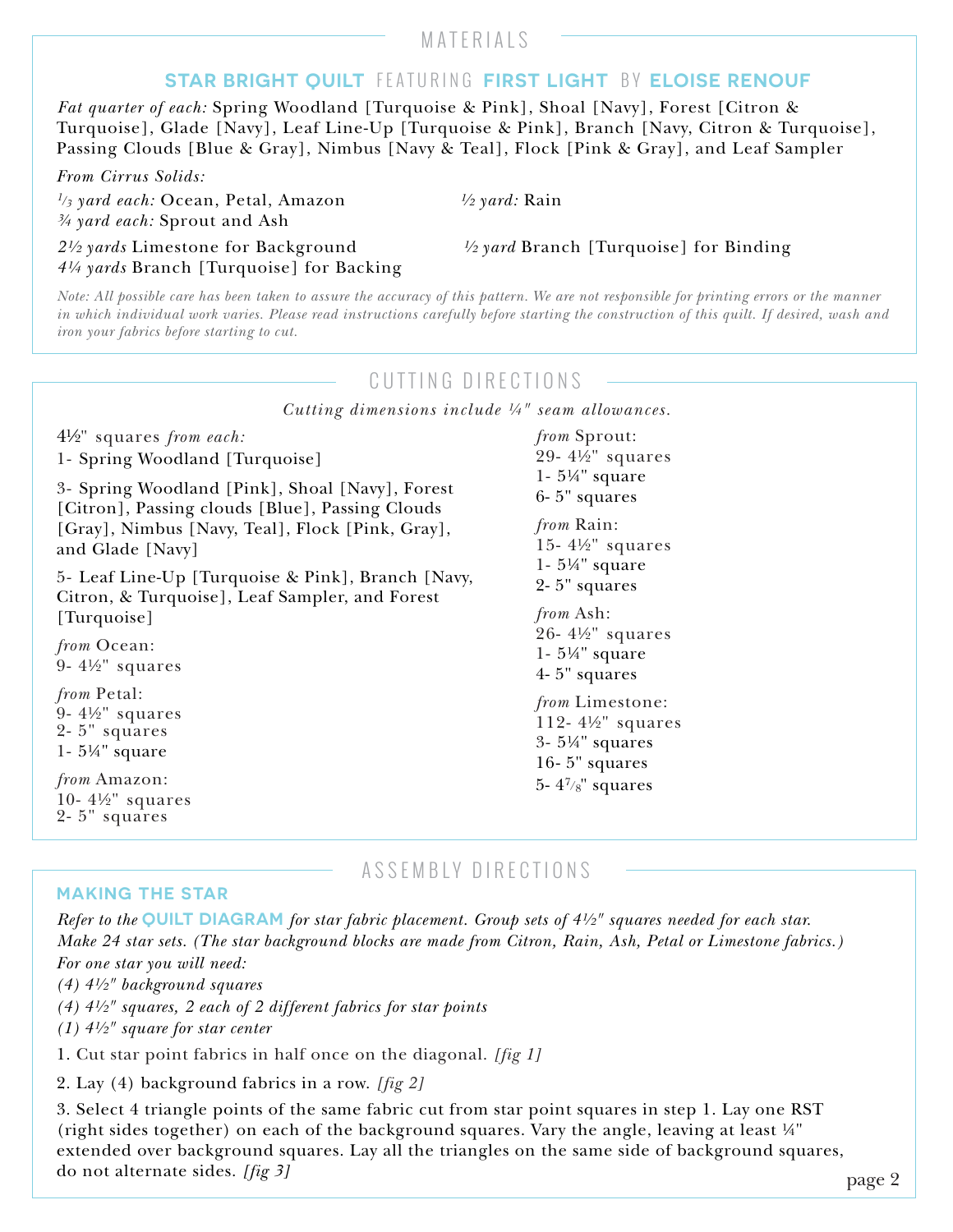4. Before sewing, make sure triangle will cover background fabric when pressed back. Make 4. *[fig 4]*

5. Trim ¼" seam allowance. Do not square up yet!

6. Repeat Steps 3, 4, & 5 with second triangle star point fabric. *[fig 5]*

7. Square up each pieced block to 4½". Begin by aligning the ruler at the top of the background 4½" square as your starting point. *[fig 6]*

8. Set aside a coordinating 4½" Star Center square with the 4 star points. Make 24 sets. Do not complete piecing the star block at this time. *Note: Some of the Stars share background corner blocks so the quilt will be pieced in 9 patch sections.*

### **BACKGROUND TRIANGLES:**

9. Take (6) 5" Citron squares and (6) 5" Limestone squares. Draw a diagonal line from corner to corner on the wrong side of all the Limestone squares. Put a citron square (wrong sides together) with a Limestone square and sew ¼" seam on each side of the line. Cut on the line, press and square up each piece to  $4\frac{1}{2}$  square.

10. Repeat Step 9 with the following 5" squares:

- (2) Rain with (2) Limestone
- (4) Ash with (4) Limestone
- (2) Petal with (2) Limestone
- (2) Amazon with (2) Limestone

#### **PIECED TRIANGLES:**

11. Using all the 5¼" squares (1- Rain, 3- Limestone, 1- Sprout, 1- Petal, and 1- Ash) cut squares twice on the diagonal. *[fig 7]* (You will not use all triangles.)

12. Piece two triangles together using one Limestone in each set. *[fig 8]*

- Make: (2) sets Rain and Limestone (2) sets Sprout and Limestone
	- (2) sets Ash and Limestone (4) sets Petal and Limestone

13. Cut (5) 47/8" Limestone squares once on the diagonal *[fig 1]*

14. Piece a Limestone triangle from Step 13 to each triangle set from Step 12. *[fig 9]* Make 10 total 4½" squares.

#### **ASSEMBLING THE QUILT**

15. Referring to the **QUILT DIAGRAM**, arrange the squares in rows. Sew in sections of 9 or 12 squares.

16. Sew Sections in rows, then sew rows together. Quilt top is complete.

17. Layer quilt top, batting, and backing. Quilt as desired and bind.